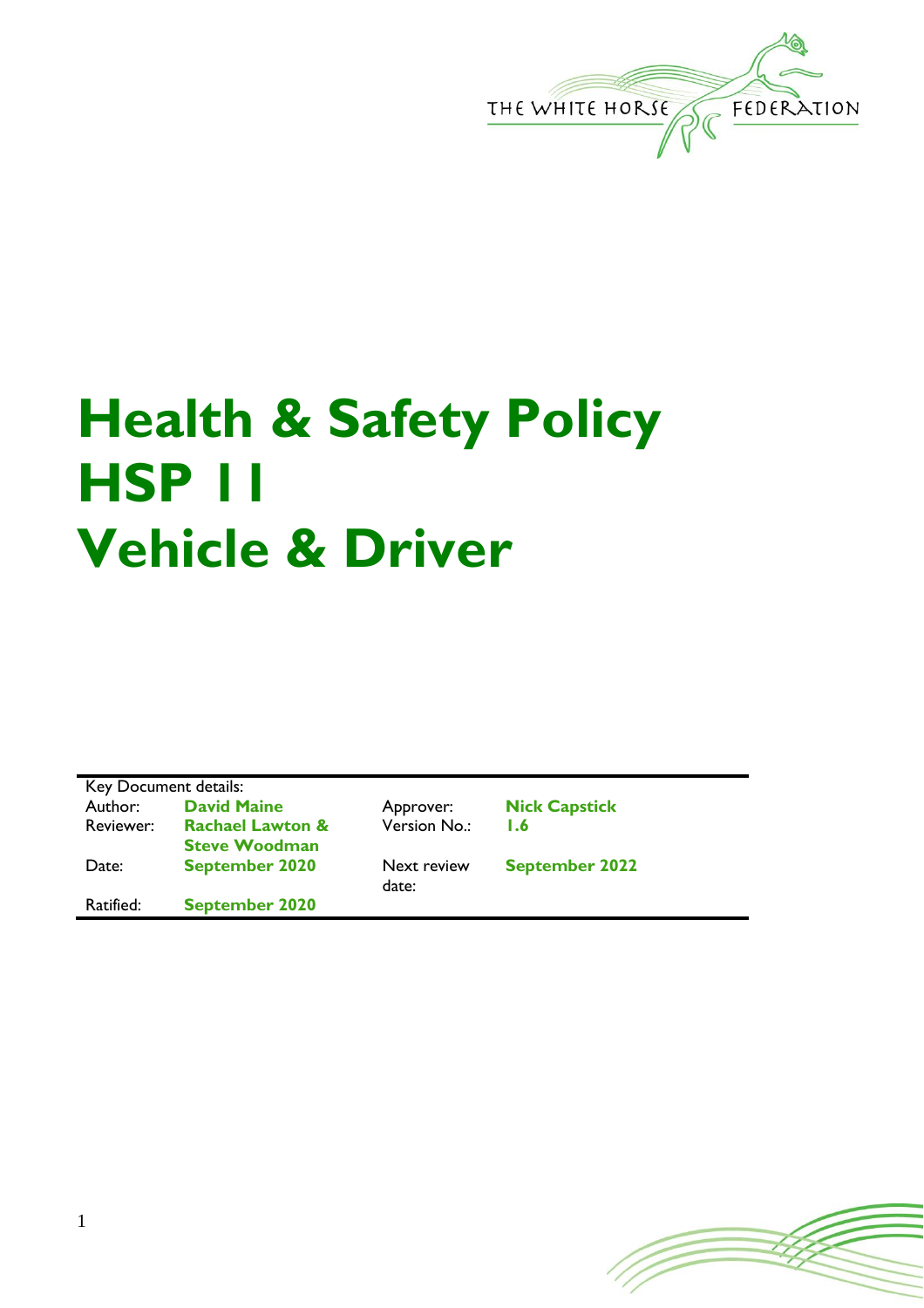

| <b>Title:</b>       | HSPII - Vehicle & Driver                                                                                                                                                                                         |
|---------------------|------------------------------------------------------------------------------------------------------------------------------------------------------------------------------------------------------------------|
| Author(s):          | David Maine                                                                                                                                                                                                      |
| Date:               | September 2020                                                                                                                                                                                                   |
| <b>Review date:</b> | September 2022                                                                                                                                                                                                   |
| <b>Application:</b> | This policy applies equally to all The White Horse Federation (TWHF) employees<br>including agency or casual staff, and to all premises where TWHF is either the 'employer'<br>or is in control of the premises. |

| <b>Definitions</b><br>For the purpose of this policy, the following definitions apply;<br><b>THWF Vehicle</b><br>Any vehicle owned, leased or hired by TWHF for the transportation of<br>staff, pupils, visitors or goods.<br><b>Private Vehicle</b><br>Any privately owned vehicle used for the transportation of staff, pupils,<br>visitors or goods.<br>The person responsible to the safety and welfare of all persons during<br><b>Driver</b><br>any journey.<br>The person responsible for the behaviour of pupils during any journey.<br>Journey<br>Support Staff<br><b>Policy Aims</b><br>This policy addresses TWHF's obligation under Road Traffic Act 1988 to:<br>Develop a policy to minimize the risks associated with the use of motor vehicles<br>Reduce the risk of accidents<br>$\bullet$ |  |  |
|------------------------------------------------------------------------------------------------------------------------------------------------------------------------------------------------------------------------------------------------------------------------------------------------------------------------------------------------------------------------------------------------------------------------------------------------------------------------------------------------------------------------------------------------------------------------------------------------------------------------------------------------------------------------------------------------------------------------------------------------------------------------------------------------------------|--|--|
|                                                                                                                                                                                                                                                                                                                                                                                                                                                                                                                                                                                                                                                                                                                                                                                                            |  |  |
|                                                                                                                                                                                                                                                                                                                                                                                                                                                                                                                                                                                                                                                                                                                                                                                                            |  |  |
|                                                                                                                                                                                                                                                                                                                                                                                                                                                                                                                                                                                                                                                                                                                                                                                                            |  |  |
|                                                                                                                                                                                                                                                                                                                                                                                                                                                                                                                                                                                                                                                                                                                                                                                                            |  |  |
|                                                                                                                                                                                                                                                                                                                                                                                                                                                                                                                                                                                                                                                                                                                                                                                                            |  |  |
|                                                                                                                                                                                                                                                                                                                                                                                                                                                                                                                                                                                                                                                                                                                                                                                                            |  |  |
|                                                                                                                                                                                                                                                                                                                                                                                                                                                                                                                                                                                                                                                                                                                                                                                                            |  |  |
|                                                                                                                                                                                                                                                                                                                                                                                                                                                                                                                                                                                                                                                                                                                                                                                                            |  |  |
|                                                                                                                                                                                                                                                                                                                                                                                                                                                                                                                                                                                                                                                                                                                                                                                                            |  |  |
|                                                                                                                                                                                                                                                                                                                                                                                                                                                                                                                                                                                                                                                                                                                                                                                                            |  |  |
|                                                                                                                                                                                                                                                                                                                                                                                                                                                                                                                                                                                                                                                                                                                                                                                                            |  |  |
|                                                                                                                                                                                                                                                                                                                                                                                                                                                                                                                                                                                                                                                                                                                                                                                                            |  |  |
| Ensure emergency planning<br>٠                                                                                                                                                                                                                                                                                                                                                                                                                                                                                                                                                                                                                                                                                                                                                                             |  |  |
| Demonstrate preventative action<br>٠                                                                                                                                                                                                                                                                                                                                                                                                                                                                                                                                                                                                                                                                                                                                                                       |  |  |
| Maintain documentation and records in respect of vehicle maintenance and<br>$\bullet$                                                                                                                                                                                                                                                                                                                                                                                                                                                                                                                                                                                                                                                                                                                      |  |  |
| management                                                                                                                                                                                                                                                                                                                                                                                                                                                                                                                                                                                                                                                                                                                                                                                                 |  |  |
|                                                                                                                                                                                                                                                                                                                                                                                                                                                                                                                                                                                                                                                                                                                                                                                                            |  |  |
| <b>Policy</b><br>TWHF is committed to ensuring, so far as is reasonably practicable, the health, safety and                                                                                                                                                                                                                                                                                                                                                                                                                                                                                                                                                                                                                                                                                                |  |  |
| welfare of all its employees, and any other class of person who may be affected by its                                                                                                                                                                                                                                                                                                                                                                                                                                                                                                                                                                                                                                                                                                                     |  |  |
| activities or services.                                                                                                                                                                                                                                                                                                                                                                                                                                                                                                                                                                                                                                                                                                                                                                                    |  |  |
| TWHF takes its vehicle duties seriously. For that reason this Vehicle and Driver Policy has                                                                                                                                                                                                                                                                                                                                                                                                                                                                                                                                                                                                                                                                                                                |  |  |
| been formulated to help the organisation comply with its legal obligations to staff, pupils                                                                                                                                                                                                                                                                                                                                                                                                                                                                                                                                                                                                                                                                                                                |  |  |
| and visitors                                                                                                                                                                                                                                                                                                                                                                                                                                                                                                                                                                                                                                                                                                                                                                                               |  |  |
|                                                                                                                                                                                                                                                                                                                                                                                                                                                                                                                                                                                                                                                                                                                                                                                                            |  |  |
| <b>Risk</b><br>Unsafe vehicles or use of vehicles                                                                                                                                                                                                                                                                                                                                                                                                                                                                                                                                                                                                                                                                                                                                                          |  |  |
|                                                                                                                                                                                                                                                                                                                                                                                                                                                                                                                                                                                                                                                                                                                                                                                                            |  |  |
| <b>Responsibility</b><br>This responsibility must be discharged primarily at the line management/operational level.                                                                                                                                                                                                                                                                                                                                                                                                                                                                                                                                                                                                                                                                                        |  |  |
|                                                                                                                                                                                                                                                                                                                                                                                                                                                                                                                                                                                                                                                                                                                                                                                                            |  |  |
| <b>Roles &amp; Responsibilities</b>                                                                                                                                                                                                                                                                                                                                                                                                                                                                                                                                                                                                                                                                                                                                                                        |  |  |
| Roles and responsibilities are defined in HSP2 Organisation.                                                                                                                                                                                                                                                                                                                                                                                                                                                                                                                                                                                                                                                                                                                                               |  |  |
|                                                                                                                                                                                                                                                                                                                                                                                                                                                                                                                                                                                                                                                                                                                                                                                                            |  |  |
| Any specific actions are detailed in the arrangements section below.                                                                                                                                                                                                                                                                                                                                                                                                                                                                                                                                                                                                                                                                                                                                       |  |  |
| <b>Arrangements</b>                                                                                                                                                                                                                                                                                                                                                                                                                                                                                                                                                                                                                                                                                                                                                                                        |  |  |
| <b>Drivers</b><br>Ι.                                                                                                                                                                                                                                                                                                                                                                                                                                                                                                                                                                                                                                                                                                                                                                                       |  |  |
| <b>Drivers' Licences</b>                                                                                                                                                                                                                                                                                                                                                                                                                                                                                                                                                                                                                                                                                                                                                                                   |  |  |

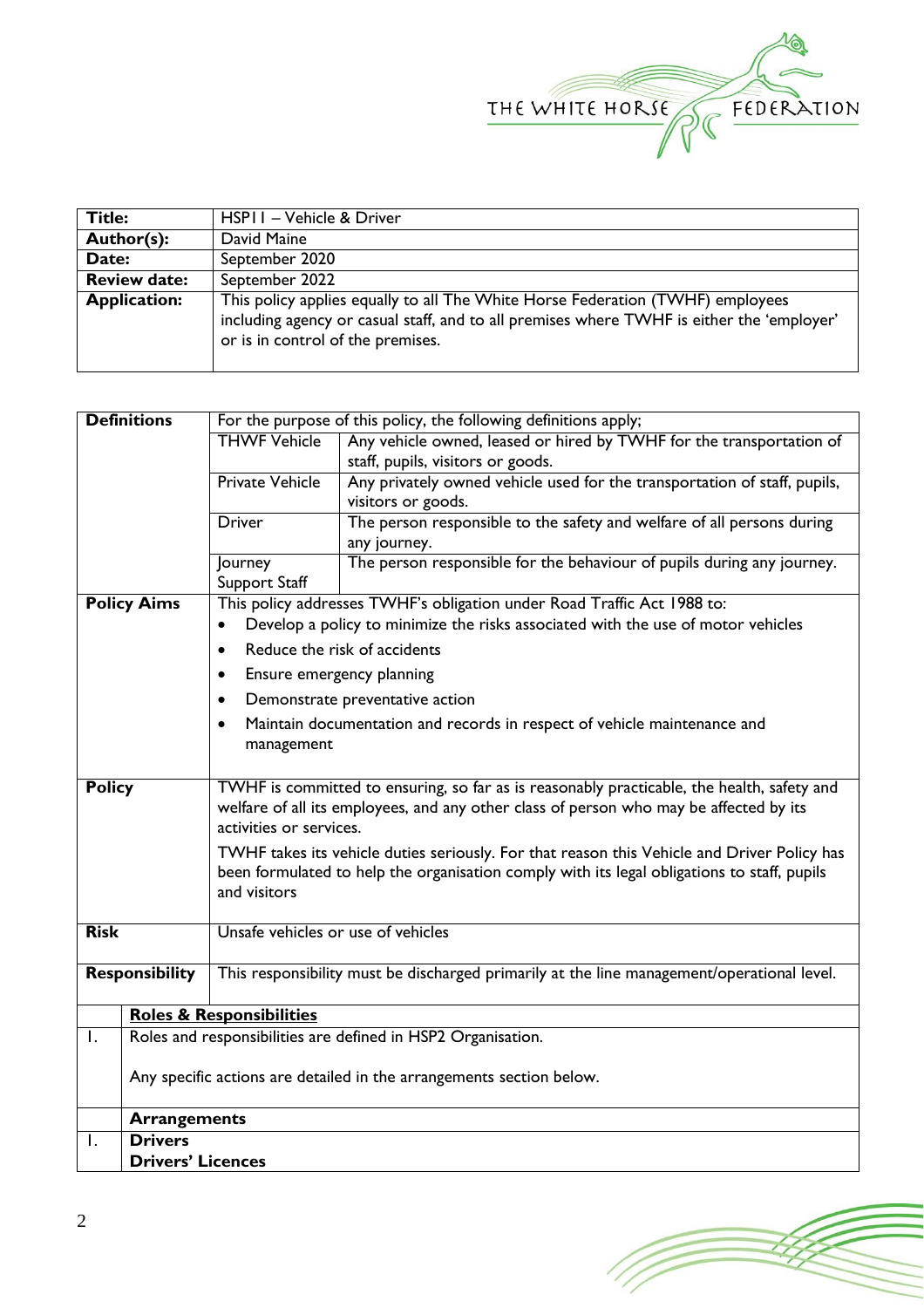

Employees will only drive, on TWHF business, vehicles for which they hold the appropriate driving licence. The validity of driving licences of members of staff will be checked on induction and annually by HR, when a photocopy of each driving licence will be taken and retained on file by TWHF. For school minibuses over 3.5 tonnes, drivers MUST hold a category D1 licence. Those Drivers without category D1 licence may only drive minibuses less than 3.5 tonnes (maximum 16 passengers) and in accordance with the latest DVLA legislation, currently:

(i) you drive on behalf of a non-commercial body for social purposes but not for hire or reward (unless operating under a permit);

(ii) you are aged 21 or over;

(iii) you have held a car (category B) licence for at least 2 years;

(iv) you are providing your service on a voluntary basis;

(v) the minibus maximum unladen weight is not more than 3.5 tonnes excluding any specialist equipment for the carriage of disabled passengers. There is an additional allowance of 750kg for extra equipment such as wheelchairs.

(vi) you do not tow a trailer.

Where a driver's name or address changes or is different to that shown on the licence then the licence must be returned to DVLA and the details corrected forthwith.

# **Driving Licence Checks**

TWHF reserves the right to carry out periodic driving licence verification checks through the Driver and Vehicle Licensing Authority (DVLA), for which drivers will be required to give authorisation.

# **Driving Convictions**

Employees who drive vehicles on TWHF business must declare all motoring convictions and licence endorsements to TWHF in writing immediately following conviction / endorsement.

# **Driving Standards**

When driving on TWHF business or in TWHF vehicles drivers must remember that they are ambassadors for TWHF and must ensure that their behaviour reflects an appropriate image. Drivers are expected to be courteous and to conform to the 'Highway Code' and relevant road traffic legislation.

# **Driver Training**

TWHF acknowledges that driving a laden minibus is very different to driving a family car, therefore MIDAS (or equivalent) training and assessment must be completed for anyone to drive a mini bus on TWHF business. The Central HR team will arrange for training to take place and refreshed every 4years. Other training may be provided from time to time as appropriate.

# **Driver Fitness and Health**

It is essential that drivers are able to meet the legal eyesight requirements and it is recommended that team members have their eyes tested at least every 2 years.

Drivers must advise TWHF, in writing, if they develop a medical condition that requires notification to DVLA, or an existing notified condition changes. These include neurological and psychiatric conditions, alcohol, drugs, vision, diabetes, heart conditions, sleep disorders, cancers and tumours. Drivers must also remember to notify DVLA of these conditions.

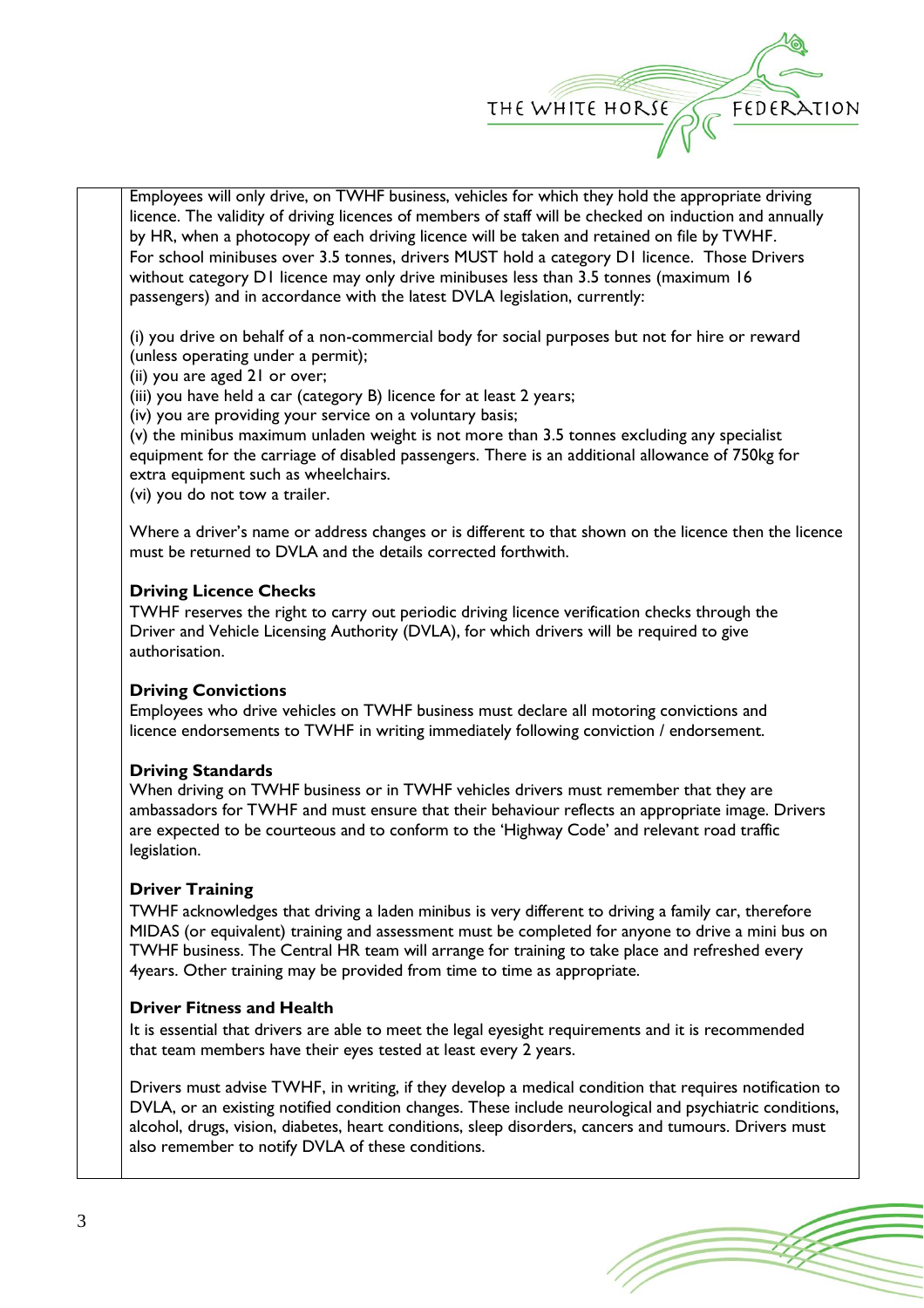

T

|                  | Full details are available at www.direct.gov.uk, or contact the Drivers Medical Group, DVLA, Swansea,<br>SA99 ITU. Telephone 0300 790 6806 or Email eftd@dvla.gsi.gov.uk                                                                                                                                                                                                                                                                                                                   |
|------------------|--------------------------------------------------------------------------------------------------------------------------------------------------------------------------------------------------------------------------------------------------------------------------------------------------------------------------------------------------------------------------------------------------------------------------------------------------------------------------------------------|
|                  | <b>Annual Driver Declaration</b><br>The White Horse Federation (TWHF) require an annual declaration to be completed by each person<br>wishing to drive on TWHF business or TWHF insurance. HSF11.2 Annual Driver Declaration must be<br>completed and submitted with a summary of the drivers licence details to your HR representative<br>(hr@twhf.org.uk). Drivers licence summary can be found on the DLVA website using the following<br>link: https://www.gov.uk/view-driving-licence |
|                  | Driver will need their driving licence number, NI number and home address postcode. Please print the<br>summary page by clicking on the "Share your licence information" tab, and printing the activity code<br>summary.                                                                                                                                                                                                                                                                   |
|                  | <b>Alcohol and Drugs</b><br>Drivers must remain aware of the effects that alcohol or drugs may have on their driving, taking<br>special notice of the risk of being unfit the morning after a night of heavy consumption.                                                                                                                                                                                                                                                                  |
|                  | Drivers must not consume, or drive under the influence of alcohol or take illicit drugs when driving<br>on TWHF business, or when driving a TWHF owned, leased or rented vehicle.                                                                                                                                                                                                                                                                                                          |
|                  | Many prescribed and over-the-counter medications can cause drowsiness and other effects that may<br>affect a driver's ability to control a vehicle. If taking prescribed medication then advice should be sought<br>from a doctor, and drivers must ensure they are aware of the effects of any non- prescription drugs.                                                                                                                                                                   |
| $\overline{2}$ . | <b>Vehicles</b>                                                                                                                                                                                                                                                                                                                                                                                                                                                                            |
|                  | <b>TWHF Owned, Leased and Hired Vehicles</b><br>In order to meet the needs of the TWHF a number of different vehicle types may be purchased<br>including minibuses, people carriers, cars and vans.                                                                                                                                                                                                                                                                                        |
|                  | All motor vehicles provided by the TWHF will be appropriate to the use to which they are being put<br>and European New Car Assessment Programme (EuroNCAP) ratings, where available, will be<br>considered by the TWHF when purchasing new company vehicles.                                                                                                                                                                                                                               |
|                  | Maintenance of TWHF Owned, Leased and Hired Vehicles<br>The Estate Manager will ensure that all TWHF owned and leased vehicles are serviced in accordance<br>with the manufacturer's recommendations, kept in a safe and legal condition, and have a current valid<br>Test Certificate where applicable.                                                                                                                                                                                   |
|                  | Each site Site Manager will ensure a monthly check of all TWHF owned or leased vehicles as<br>prescribed in section 7.0 of this document, noting any defects and making necessary arrangements<br>for any corrective action. This will normally be carried out by the site team.                                                                                                                                                                                                           |
|                  | Drivers must carry out a daily pre journey check of the vehicle prior to driving as prescribed in Section<br>7.0 of this document, recording the check on the 'Vehicle Use Checksheet'. See HSF 11.3. Any vehicle<br>defect must be reported on the 'Vehicle Use Checksheet' form and notified to the Premises or Estates<br>Manager.                                                                                                                                                      |
|                  | At the end of a journey the vehicle must be cleaned out and checked. Any new vehicle defects must<br>be reported in accordance with the procedure outlined above.                                                                                                                                                                                                                                                                                                                          |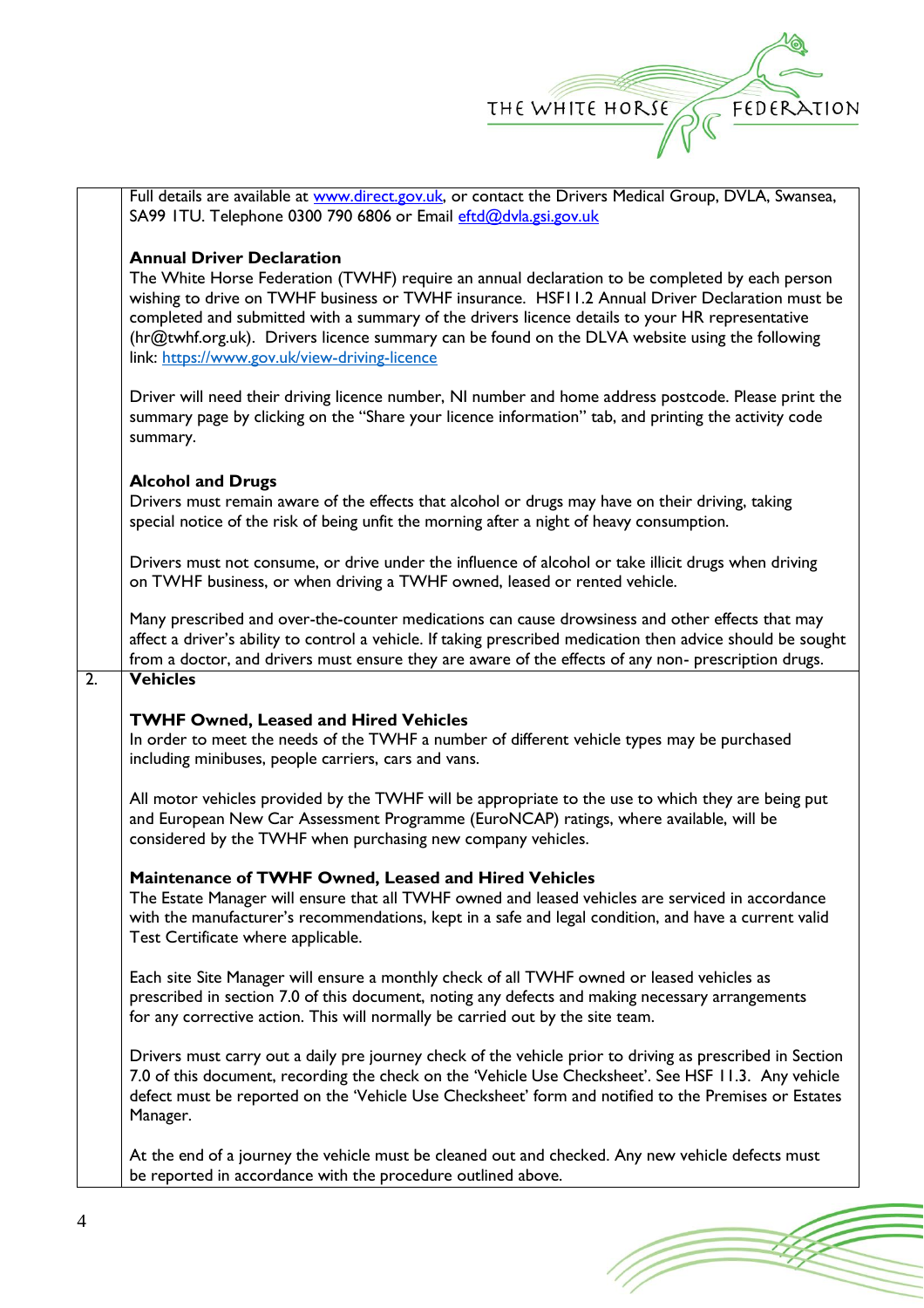

## **Privately Owned Vehicles**

Given the additional costs to the organisation associated with the use of privately owned vehicles, the use of TWHF vehicles is preferred. However, it is acknowledged by TWHF that staff members may use their own vehicles on TWHF business. On such occasions employees must ensure that these vehicles are maintained and operated in a legal condition, and ensure that they have appropriate insurance to cover use for the TWHF's business.

Privately owned vehicles can be used to transport pupils if:

- Written permission has been provided by the parent or guardian
- A journey support staff member is in the vehicle with the driver, or a risk assessment indicates that a support staff member is not required.
- Business use insurance cover is provided by the driver/owner of the vehicle

## **Mileage Claims**

Any journey in a privately owned vehicle must be authorised in advance by a senior member of staff. Failure to do so may invalidate any claim for mileage. Any such claim should be recorded on a 'Mileage and Business Expenses From', which must be signed by your line manager, and submitted to a member of HR as soon as possible.

## **Insurance and Test Certificate Checks**

TWHF will require any person who agrees to use their own vehicle on TWHF business to have current relevant insurance cover, including business cover, in respect of any third party risks in force, and, where necessary, a current test certificate. This applies to any vehicle being used on TWHF business.

# **Passenger Safety and Seating Arrangements**

## **Mini Buses**

The safety of pupils is the responsibility of the Driver, who will organise seating arrangements in consultation with the Journey Support Staff before departure.

Outlined below are a number of issues that should be considered in seating staff and young people:

- The driver has only one role on any journey  $-$  to drive the vehicle. A journey support staff member should be provided if required under risk assessment. If only a driver is provided, the vehicle must be stopped in a safe location to deal with any behaviour issues.
- Overall responsibility for the management of pupil behaviour rests with the most senior or experienced member of staff who should normally be seated in the rear of the vehicle.
- In protecting the driver, young people should be seated according to the level of risk they present with the lowest risk child seated behind the driver and the highest risk child seated in the rear seat on the opposite side of the vehicle to the driver.
- Any changes to the Seating Plan while off site must be approved by the senior member of staff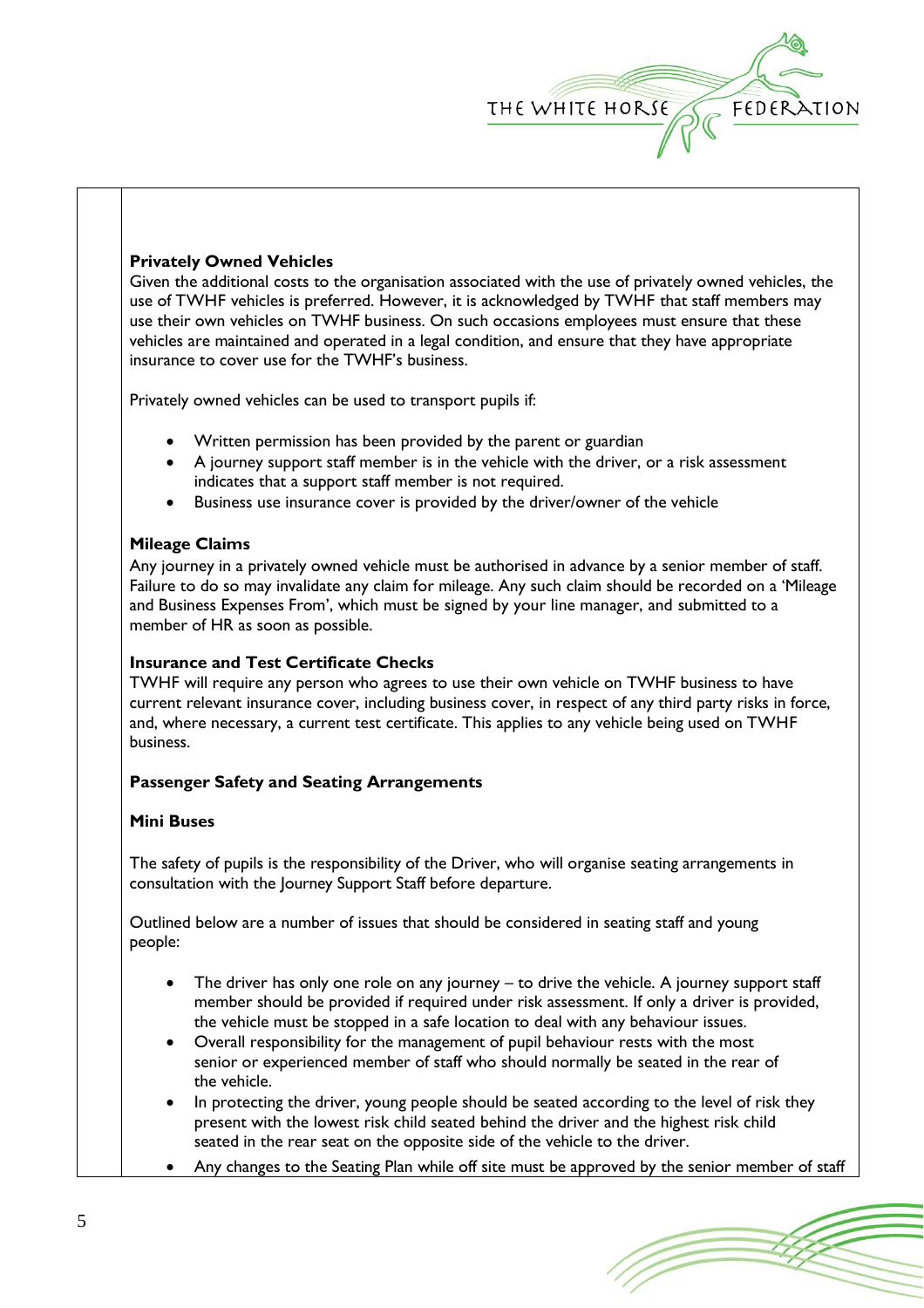

on duty.

- The protocols for the transportation and supervision of young persons are based upon the individual risk assessments for individual situations.
- All children must travel in rear seats (any seats behind the driver) if a child car seat or an adult seat belt isn't fitted.

Children aged 3 or older must:

- use a child car seat if there's one available in a minibus
- use an adult seat belt if child car seats are not fitted or are unsuitable

The school are not required to provide child seats because it is not practical for them to carry a range of different child seats on their vehicles. However, parents may supply their own child car seat for a use on a minibus journey.

## **Cars**

Parents should supply the school with the correct booster seat for any prearranged trips by car.

# **Unexpected journeys**

If the correct child car seat isn't available, a child aged 3 or older can use an adult seat belt if the journey is all of the following:

- unexpected
- necessary
- over a short distance

You can't take children under 3 on an unexpected journey in a vehicle without the correct child car seat, unless both of the following apply:

- it's a licensed taxi or minicab
- the child travels on a rear seat without a seat belt

Where child locks are fitted they should be activated (KS1 and KS2 Only). Head restraints, where fitted, must be correctly adjusted.

# **Load Security**

All luggage, loads and all TWHF property must be carried out of sight, preferably in the locked boot of any vehicle. Any items must be packed and stored securely with appropriate restraints, and segregated from driver and passengers.

Loads and items of luggage must be secured using straps, nets or covers. Even light articles, such as handbags or laptop computers can become lethal missiles during a crash event.

When loading a vehicle every effort should be made to put heavier items of load lower down in the load area and, where possible, immediately behind a vehicle bulkhead, ensuring that vehicle load limits are not exceeded.

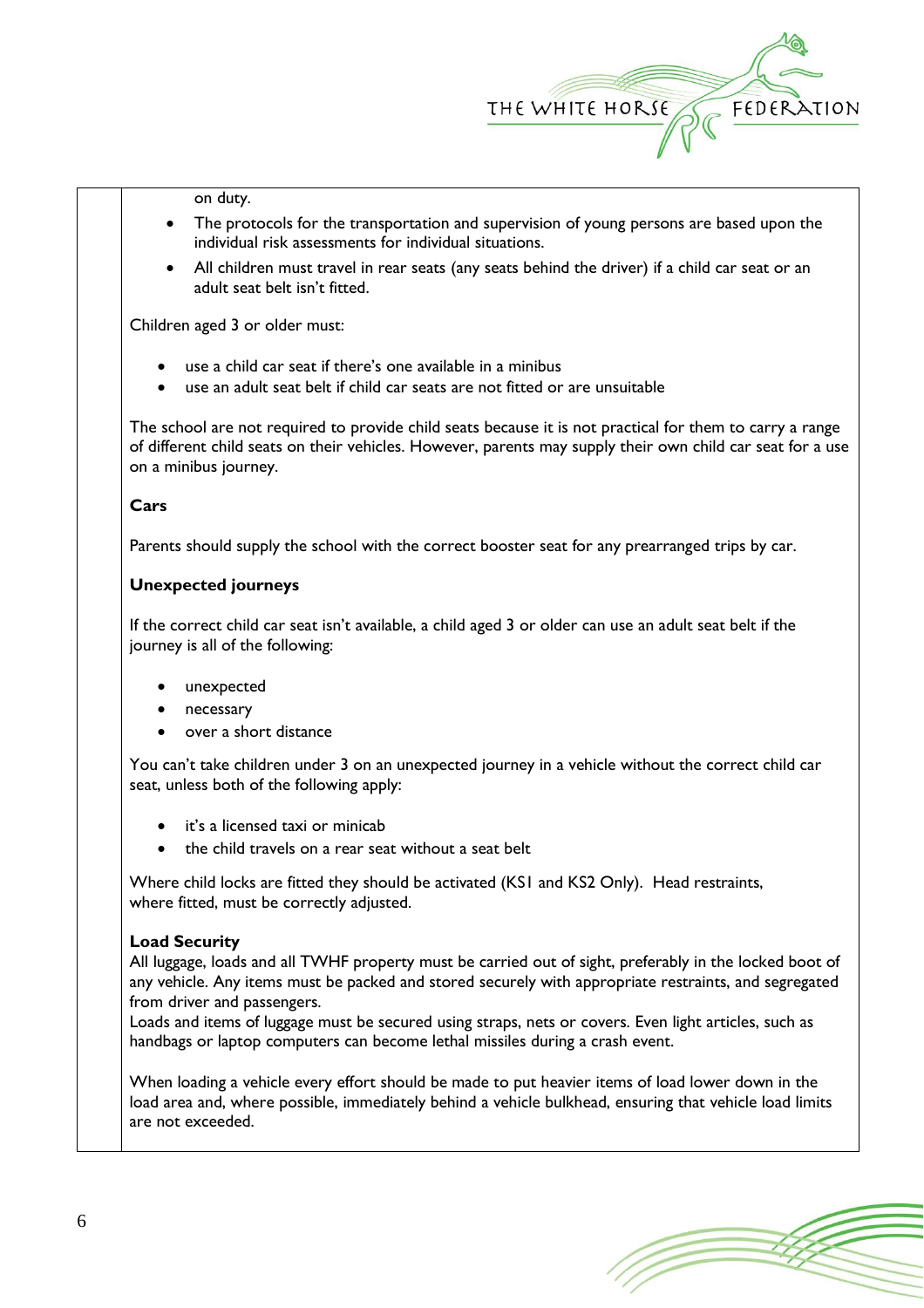

1 T

|    | Where loads are carried in the boots of cars or estate cars the load items should be restrained by a<br>load net, load straps or similar. If the car has split rear seats and no rear passengers are being carried,<br>then extra support can be given to the rear seat split by cross-fastening the rear seat belts.                        |
|----|----------------------------------------------------------------------------------------------------------------------------------------------------------------------------------------------------------------------------------------------------------------------------------------------------------------------------------------------|
|    | <b>Loading and Unloading of Vehicles</b><br>The manual handling of any load and/or passengers is covered by individual risk assessment with<br>appropriate training.                                                                                                                                                                         |
|    | <b>Trailers and Towing</b><br>Where a vehicle used for TWHF purposes is fitted with a tow bar the driver must ensure that the<br>trailer to be towed is legal, mechanically safe and conforms to all legal weight requirements. If in<br>doubt, advice should be sought from the Estates Manager.                                            |
|    | <b>Load Racks</b><br>Where vehicles are fitted with roof racks or other externally fitted load racks the driver must ensure<br>that any load does not exceed the maximum recommended in the vehicle manufacturer's handbook.<br>The load must be effectively secured. If in doubt, advice should be sought from a senior member of<br>staff. |
| 3. | Journeys                                                                                                                                                                                                                                                                                                                                     |
|    | <b>Route Selection</b><br>All journeys on TWHF business should be planned in advance using the guidance outlined in this policy<br>document.                                                                                                                                                                                                 |
|    | It is acknowledged that driving will take place on all types of roads, and drivers may be required to<br>drive various distances. Drivers should plan to use safer routes, especially when long distances are<br>involved.                                                                                                                   |
|    | Statistically motorways are safer roads and long journeys should be planned to include as much<br>$\bullet$<br>motorway mileage as possible.                                                                                                                                                                                                 |
|    | Car occupants are most at risk on cross-country rural roads and drivers should try to avoid<br>these routes wherever possible.                                                                                                                                                                                                               |
|    | When planning routes it should be remembered that town roads offer greatest risk to<br>pedestrians and drivers should take extra care in these areas.                                                                                                                                                                                        |
|    | Other issues for drivers to consider when route planning are:<br>Try to avoid known rush hour and congestion periods when hold-ups will waste time and cause<br>stress, anxiety and fatigue.                                                                                                                                                 |
|    | Try to avoid times in the morning and afternoon when there is an increased risk of child<br>pedestrians making unpredictable movements, and increased congestion.                                                                                                                                                                            |
|    | Roadworks and other known congestion points should also be avoided wherever possible.<br>٠                                                                                                                                                                                                                                                   |
|    | A lot of information for major roads is available from the Highways Agency on www.highways.gov.uk.                                                                                                                                                                                                                                           |
|    | The necessity of any journey must be considered, especially in winter or inclement weather. Any<br>doubts should be discussed with the senior member of staff on duty.                                                                                                                                                                       |
|    | <b>Route Scheduling and Breaks</b>                                                                                                                                                                                                                                                                                                           |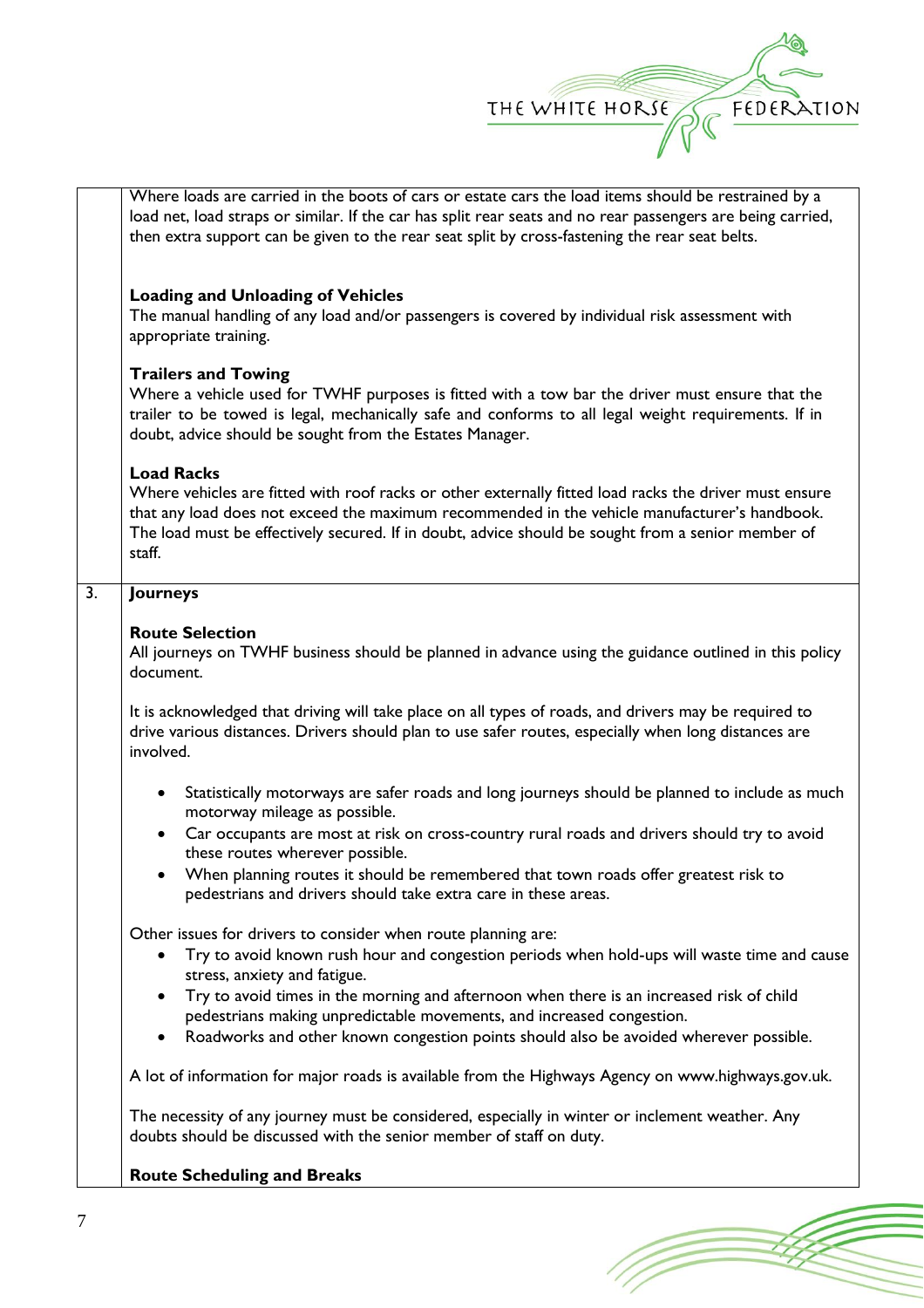

Route planning and scheduling must allow for adequate breaks to combat the onset of driver fatigue where continuous driving is being undertaken.

Whenever, possible route scheduling should consider:

- Times of natural fatigue: midnight to 6:00 am and 2:00 to 4:00 pm; and
- Times when roads are known to be congested, to reduce the onset of frustration and fatigue;

Times when other special hazards can be expected, such as 3:00 pm to 4:00 pm when children are going home and will have a greater presence.

If the journey exceeds 300 miles or takes more than 6 hours to complete the task must be shared between two drivers.

# **Safe Driving Limits**

TWHF drivers must observe the following maxima, and these should be included in the route planning process:

- In any 24 hour period drivers must take a continuous rest period of 11 hours;
- The total driving time in any 24 hour period must not exceed 9 hours;
- No continuous driving period should exceed 2 hours;
- After every 2 hour driving period a minimum rest of 15 minutes must be taken; and
- After 2 such driving periods (i.e. after a total of 4 hours) a rest of at least 30 minutes must be taken.

## **Mobile Telephones and Communication**

When planning a journey, drivers should always make arrangements to take a mobile phone, ensuring that it is charged prior to the journey and switched on.

Any employee who drives a vehicle on TWHF's business and carries a mobile phone must not use it whilst driving. Drivers must allow the voicemail facility to take incoming calls and should stop in a safe place before dealing with the call.

Drivers must only make outgoing calls as permitted by law. Drivers must not text whilst driving.

Scheduled stops during journeys, such as those to combat fatigue mentioned above should be used to make or return mobile telephone calls.

Drivers are reminded that the offence of using a mobile phone while driving is punishable by a £200 fixed penalty fine and 6 points endorsed on the driving licence.

# **Smoking, Eating and Drinking**

Drivers should not smoke, drink or eat in TWHF vehicles, particularly whilst driving. This gives a poor impression of TWHF's staff, reduces the driver's control of the vehicle and, in many cases is illegal.

## **Reversing**

Reversing is one of the most common causes of crashes especially in the workplace, and drivers must exercise particular care.

Reversing should be kept to a minimum, and should be carried out slowly and over short distances.

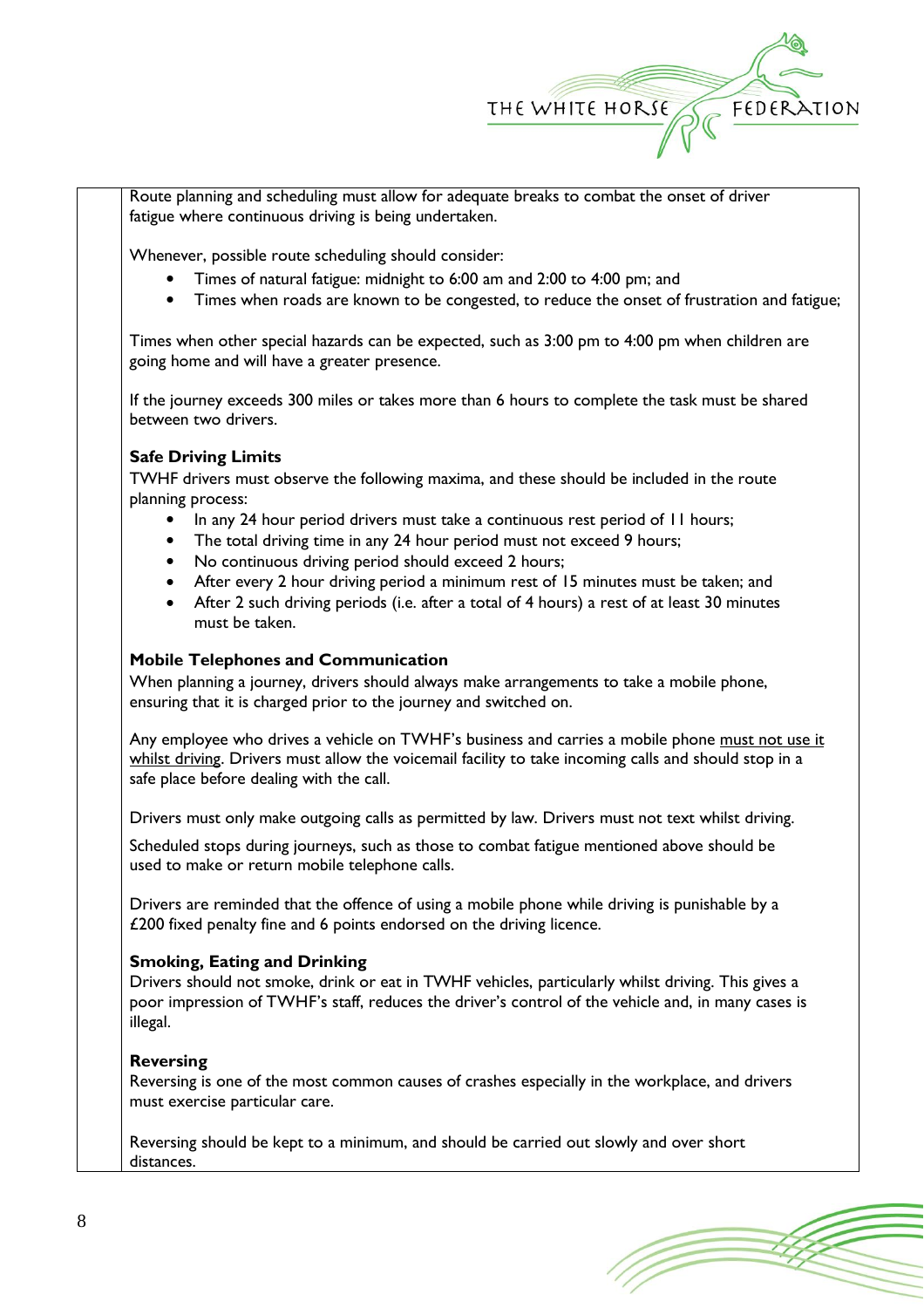

|        | Before reversing drivers must ensure the way is clear, walking round and checking if necessary.<br>Where appropriate, or necessary, drivers should seek assistance to be guided while reversing.<br>Whenever possible, drivers should reverse into any intended parking area.                                                                                                                                                                                                                                                                                                                                                             |
|--------|-------------------------------------------------------------------------------------------------------------------------------------------------------------------------------------------------------------------------------------------------------------------------------------------------------------------------------------------------------------------------------------------------------------------------------------------------------------------------------------------------------------------------------------------------------------------------------------------------------------------------------------------|
|        | <b>Emergency Procedures</b>                                                                                                                                                                                                                                                                                                                                                                                                                                                                                                                                                                                                               |
|        | <b>Introduction</b>                                                                                                                                                                                                                                                                                                                                                                                                                                                                                                                                                                                                                       |
|        | The driver (and Group Leader) should deal with any incident that occurs whilst a vehicle is being driven<br>as prescribed in this document.                                                                                                                                                                                                                                                                                                                                                                                                                                                                                               |
|        | <b>Pupil Care</b>                                                                                                                                                                                                                                                                                                                                                                                                                                                                                                                                                                                                                         |
|        | The welfare of any children in the vehicle is of paramount importance at all times, and no time should<br>be lost in summoning help in the event of injury by calling the emergency services on 999. The Site<br>health and safety Management Team should also be informed ASAP.                                                                                                                                                                                                                                                                                                                                                          |
|        | Consistent with normal TWHF procedures, during any of the described emergency procedures<br>children must not be left without adult supervision. At least one adult must remain with the pupils.                                                                                                                                                                                                                                                                                                                                                                                                                                          |
|        | <b>Personal Protective Equipment</b>                                                                                                                                                                                                                                                                                                                                                                                                                                                                                                                                                                                                      |
|        | In the event of an incident or emergency or when walking in the vicinity of moving traffic, appropriate<br>personal protective equipment, such as high visibility jackets, must be worn.                                                                                                                                                                                                                                                                                                                                                                                                                                                  |
| clear. | This guidance is to be regarded as the absolute minimum and it should be remembered that it is<br>preferable to immediately remove people from any danger from moving traffic and keep them well                                                                                                                                                                                                                                                                                                                                                                                                                                          |
|        | <b>Vehicle Breakdown</b><br>In the event of vehicle breakdown on the road, appropriate warning lights should be illuminated. If the<br>view is restricted consideration should be given to deploying other means of warning approaching<br>traffic. Whenever possible drivers and all passengers should leave the broken down vehicle and retire<br>to a safe location away from moving traffic.<br>Special consideration should be given in the event of breakdown on a motorway or high-speed dual<br>carriageway. Drivers must contact the school regarding the breakdown, especially when pupils are<br>being carried in the vehicle. |
|        | Should your vehicle suffer a mechanical breakdown:                                                                                                                                                                                                                                                                                                                                                                                                                                                                                                                                                                                        |
|        | <b>Contact the RAC on 0800 59 11 11</b>                                                                                                                                                                                                                                                                                                                                                                                                                                                                                                                                                                                                   |
|        | Quote membership number RAC91568 - White Horse Federation                                                                                                                                                                                                                                                                                                                                                                                                                                                                                                                                                                                 |
|        | If you are driving a WHF vehicle, our cover is pay as you go therefore any repairs or<br>transport needed will need to be paid for and claimed back.                                                                                                                                                                                                                                                                                                                                                                                                                                                                                      |
|        | Think of other road users;                                                                                                                                                                                                                                                                                                                                                                                                                                                                                                                                                                                                                |
|        | Ensure everyone wears a high visibility jacket;                                                                                                                                                                                                                                                                                                                                                                                                                                                                                                                                                                                           |
|        | Get your vehicle off the road if at all possible;                                                                                                                                                                                                                                                                                                                                                                                                                                                                                                                                                                                         |
|        | Warn other traffic by switching on your hazard warning lights;                                                                                                                                                                                                                                                                                                                                                                                                                                                                                                                                                                            |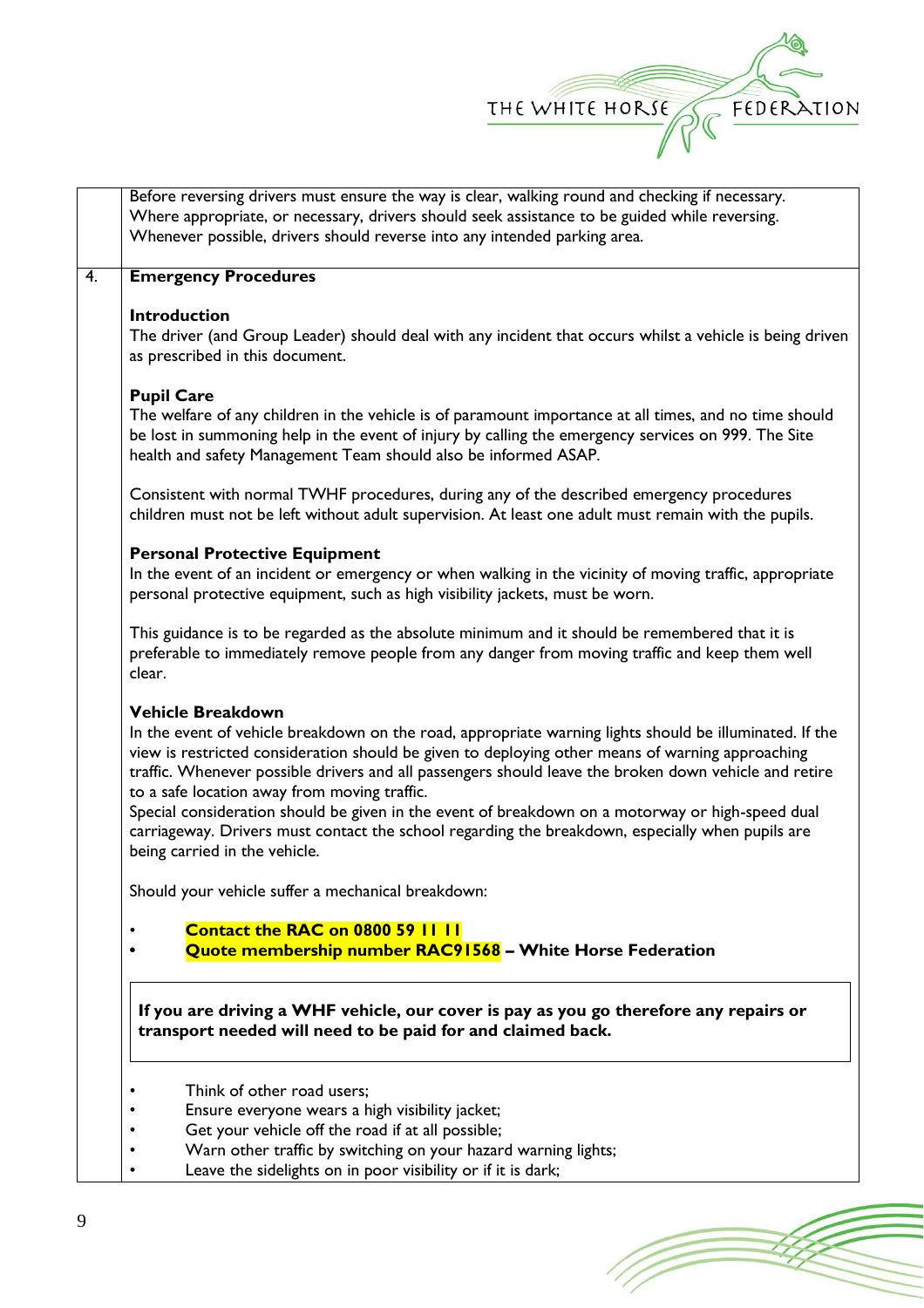

Summon assistance ensuring you give the exact location in detail. • Do not let anyone stand in the road or behind the vehicle.

If your vehicle develops a problem on a motorway, if possible leave at the next exit or service station. If you cannot do this then follow the guide above for any breakdown with the following additional points:

- Pull onto the hard shoulder;
- Stop as far to the left as possible;
- Turn your steering wheels to the left;
- Try to stop near an emergency telephone;
- Have EVERYONE leave the vehicle by the left hand doors, with the driver distributing high visibility jackets to all passengers;
- Ensure everyone stays away from the carriageway and hard shoulder; the preferable place to stand is well away from the carriageway and moving vehicles, and slightly behind the line of the back of your vehicle.
- Do not attempt even simple repairs;
- The Driver or Journey Support Staff should walk to the nearest emergency telephone on your side of the carriageway; use these in preference to a mobile telephone; the direction to the nearest emergency telephone is shown by arrows on the white posts at the back of the hard shoulder;
- One member of staff must stay with any pupils.
- Give full details to the police, and let them know how vulnerable you are e.g. escorting pupils;
- Return and wait in a safe place near your vehicle;

## **Punctures**

In the event of a puncture, contact the RAC as per section 5.4 above. The RAC recovery operators are better equipped for greater protection when working at the roadside and close to moving traffic.

## **Accident Procedure**

In the event of an accident appropriate warning lights should be illuminated. The emergency services (police, fire, and ambulance as necessary) must be called immediately. Injured passengers should not be moved unless they are in danger of further injury from other vehicles, fire or explosion.

Further guidance for scene actions and legal responsibilities are given in Section 6.7 together with TWHF reporting procedures.

Procedures detailed in 'Vehicle Breakdown' above should also be followed.

## **Fire**

In the event of fire, the vehicle must be stopped as quickly and safely as possible. Passengers should be evacuated with all haste consistent with the prevention of panic. Passengers should be moved as far away as possible before any attempt is made to fight the fire. TWHF minibuses are provided with a fire extinguisher which should only be used to protect staff or pupils. On no account is any attempt to be made to fight a fire under the bonnet. The fire brigade should be summoned and their instructions followed. The school should be informed of the incident and likely outcome.

Procedures detailed in 'Vehicle Breakdown' above should be followed.

# **Evacuation**

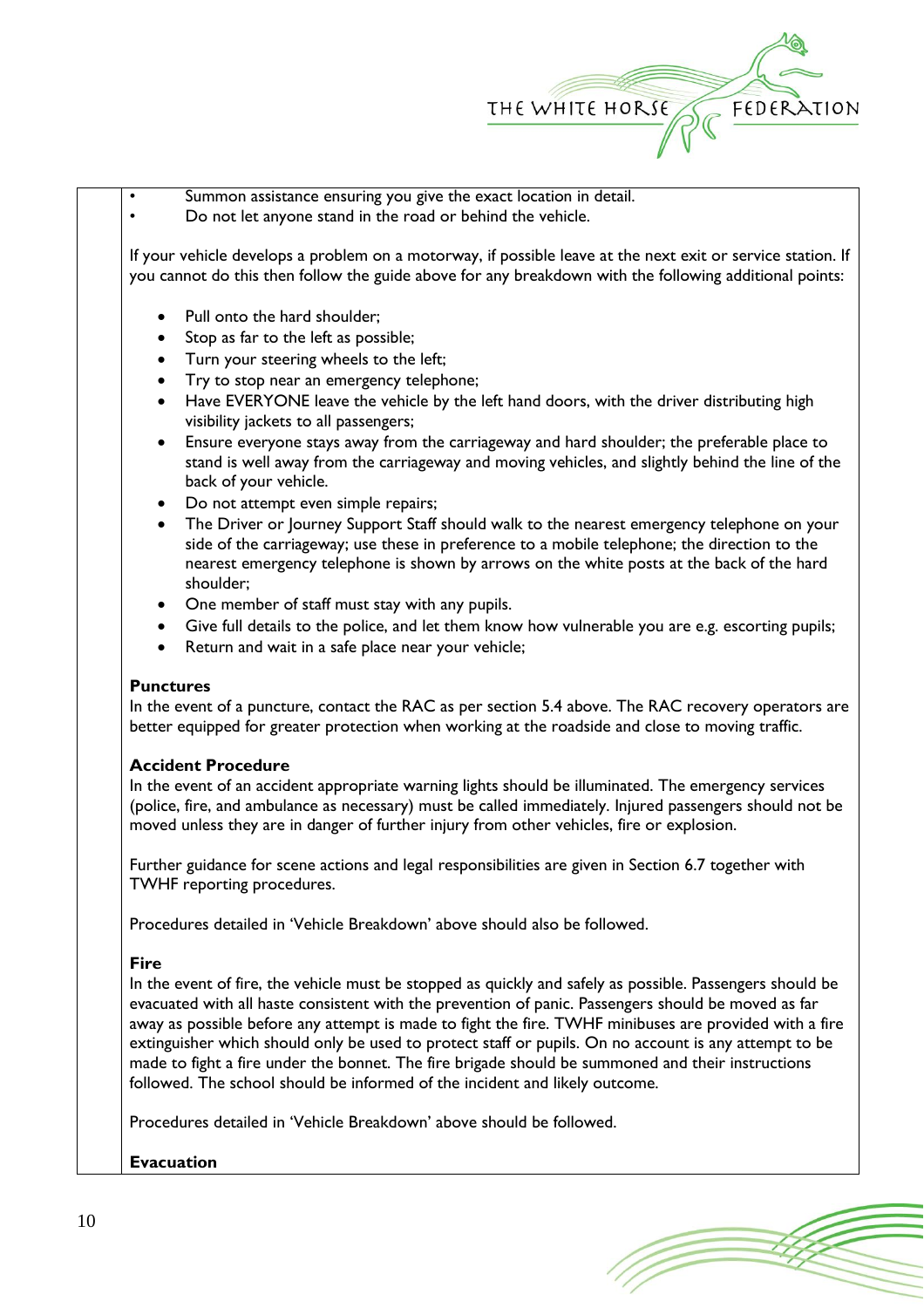

Evacuation may become necessary in the event of breakdown, accident, or other incident such as fire or flood. Drivers must make an instant decision as to the method of evacuation and take firm control to avoid panic. Passengers should leave the vehicle in the normal manner or through the rear doors.

Extreme care must be taken to keep passengers segregated from moving traffic. Passengers should be kept together and moved away in single file to a safe distance (at least 30 metres) from the vehicle.

Procedures detailed in 'Vehicle Breakdown' above should be followed.

# **First Aid Kit**

All TWHF Mini Buses must carry an adequate first aid kit. The minimum contents should be:

- 10 x antiseptic wipes, foil packaged;
- 1 x conforming disposable bandage (not less than 7.5 cm wide);
- 2 x triangular bandages;
- 1 x packet of 24 assorted adhesive dressings;
- $3 \times$  large sterile un-medicated ambulance dressings (not less than 15 cm  $\times$  20 cm);
- 2 x sterile eye pads, with attachments;
- 12 x assorted safety pins;
- 1 x pair of rustless blunt-ended scissors.

Emergency Breakdown Kit

All TWHF Mini Buses must encure they have an emergency breakdown kit available in the bus

- Hi viz jackets
- Torch
- Emergency Triangle

## 5. **Special Measures**

## **Fatigue**

Fatigue is a major cause of crashes, especially on motorways and long trunk road journeys where monotony can make you feel sleepy. Any driver feeling drowsy must stop driving as soon as it is safe to do so and, if necessary, consult the senior member of staff on duty.

# **Personal Safety and Violence**

All drivers should remain vigilant to personal attack and theft and ensure that tools and valuable equipment, such as laptop computers, are stored out of sight in the vehicle, and that the vehicle is always locked when unattended.

This advice applies whether the vehicle is being driven or is parked. Anything insecure inside the passenger cell of the vehicle can become a lethal missile during a crash event, and any property visible from outside the vehicle can become a target for thieves or may trigger a 'car-jacking'.

If any passenger's behaviour becomes disruptive or causes distraction to the driver then the vehicle must be stopped until the situation is resolved. In the event of serious disruption the driver should consult the senior member of staff on duty.

All staff trained and authorised to use Advanced Team-Teach positive handling strategies should be familiar with the physical responses to dangerous behaviours in transport. However, no techniques are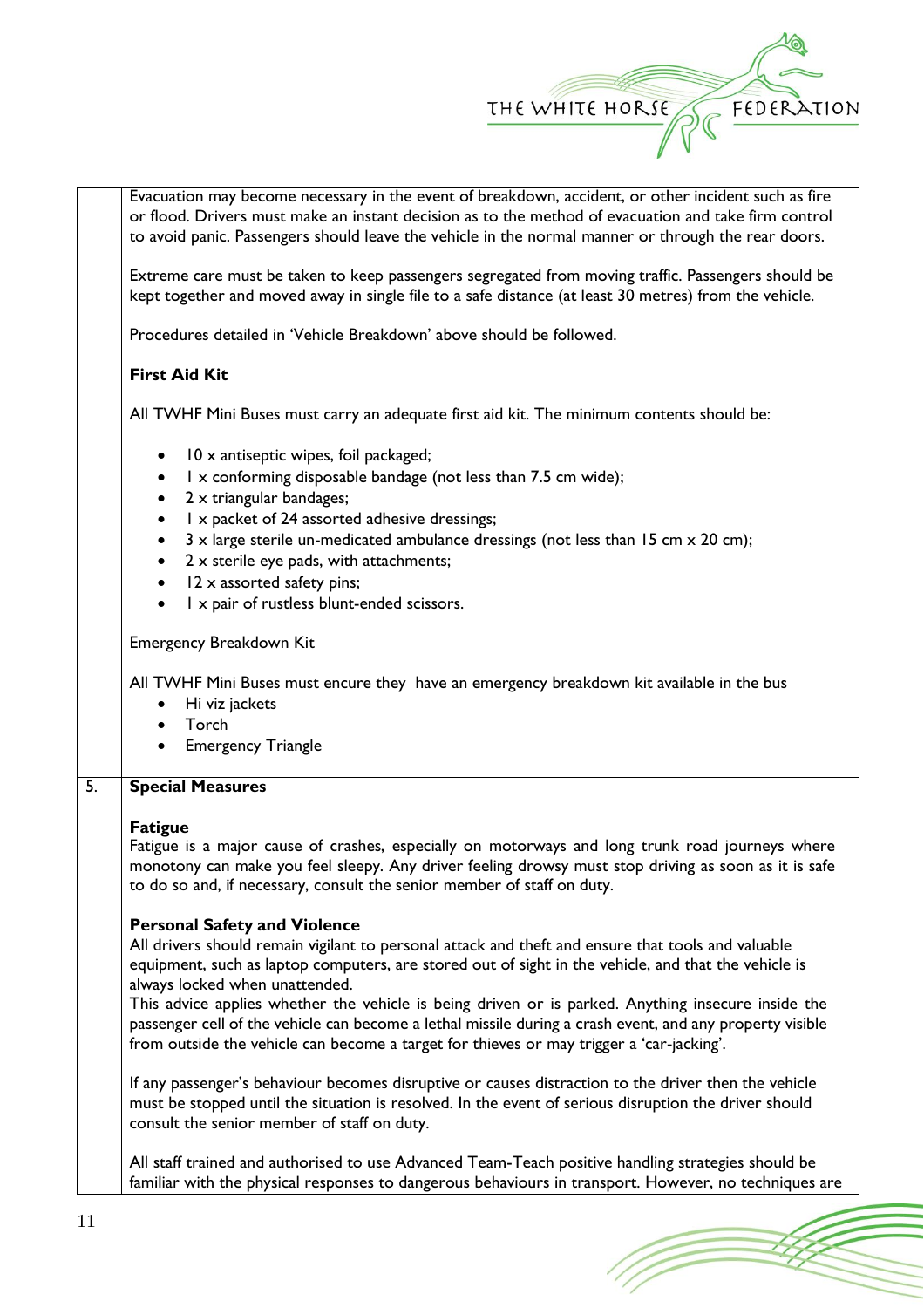

intended for prolonged use in a moving vehicle and priority must be given to stopping the vehicle as quickly and safely as possible.

All staff trained and authorised to use Team-Teach positive handling strategies should be familiar with the physical responses to dangerous behaviours in transport. However, no techniques are intended for prolonged use in a moving vehicle and priority must be given to stopping the vehicle as quickly and safely as possible*.*

# **Parking and Security of Vehicle and Equipment**

When parking, the driver must ensure that the vehicle is parked legally in an appropriate and safe place. Vehicles must not be allowed to cause any obstruction of the highway (this includes any footpath). Consideration must be given to other road users and pedestrians. The use of hazard lights should be considered where appropriate.

When parking the vehicle for any length of time, especially during darkness, try to use a well-lit area with passing traffic and pedestrians, rather than a secluded location.

## **Accident / Incident Reporting**

All incidents, including potentially serious 'near misses', must be reported in writing to the School Principal (or nominated person) or Estates Manager via the senior member of staff on duty, using a 'Accident Report Form'. It is the employee's responsibility to ensure that this is done immediately, and to ensure that the School Principal (or nominated person) or Estates Manager is made aware. Failure to report injury, damage or loss promptly may invalidate the TWHF's insurance cover, and the employee's own personal insurance cover. In such cases drivers may be held personally liable and disciplinary action will follow.

If you are driving a motor vehicle on a road or other public place and an accident occurs whereby:

- Injury is caused to any other person, or
- Damage is caused to:
- a. any other vehicle, or
- b. any animal not carried in your vehicle, or

c. any property fixed to the road, e.g. bollards, walls, hedges, etc. then you must stop and provide:

1. your name and address

2. the name and address of the vehicle owner – **The White Horse Federation, Plymouth Street Swindon, SN2 1LB**

3. the registration number of the vehicle.

4. insurance details – **Zurich Municipal KSC-242047-9983**

If you fail to give your name and address as above then you must report the accident at a police station or to a police officer, as soon as reasonably practicable and, in any case, within 24 hours of the accident.

If the accident involves injury then you must also produce a certificate of insurance or other evidence to a police officer or any other person having reasonable grounds for requiring those details. If you are unable to do this then you must report the accident and produce insurance at a police station or to a police officer, as soon as reasonably practicable and, in any case, within 24 hours of the accident.

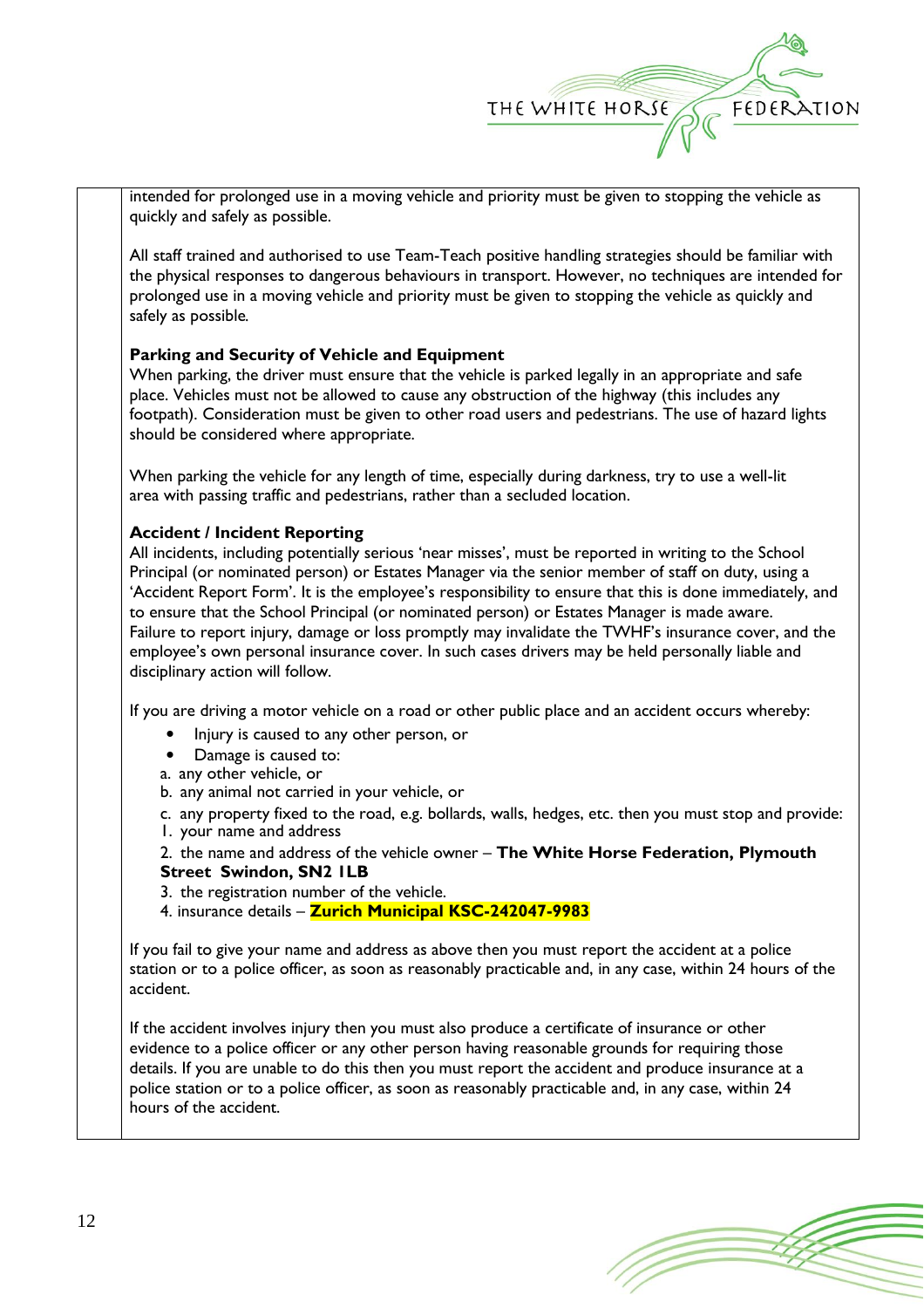| THE WHITE HORSE | FEDERATION |
|-----------------|------------|
|                 |            |

|    | If the accident involves damage only and there is no personal injury, and you are asked by someone     |  |  |
|----|--------------------------------------------------------------------------------------------------------|--|--|
|    | making a claim then you must give details of the vehicle insurance. There is no requirement to report  |  |  |
|    | to the police in this case, but note that the request can come at any time after the accident.         |  |  |
|    |                                                                                                        |  |  |
|    | Damage to vehicles should be reported immediately to the school. Equally, any damage discovered        |  |  |
|    | during checks should be reported promptly and the Vehicle Pre Use Checklist.                           |  |  |
|    |                                                                                                        |  |  |
|    | In the event of any accident involving a third party or parties, the driver will exchange names and    |  |  |
|    | addresses with the other driver(s) and/or parties concerned. Every effort should be made to obtain     |  |  |
|    | names and addresses of witnesses and of all occupants of any vehicles involved. Notes should be made   |  |  |
|    | of the number and description of passengers in any vehicles involved and any injuries that may be      |  |  |
|    | apparent.                                                                                              |  |  |
|    | If necessary, and whenever injury is caused, the Police should be called to attend the                 |  |  |
|    | scene.                                                                                                 |  |  |
|    |                                                                                                        |  |  |
|    | Liability should not be admitted at any time, for legal reasons, however guilty you may<br>feel.       |  |  |
|    |                                                                                                        |  |  |
| 6. | <b>Vehicle Maintenance Checks</b>                                                                      |  |  |
|    |                                                                                                        |  |  |
|    | <b>Personal Danger Warning</b>                                                                         |  |  |
|    | Before carrying out any check of the vehicle ensure it is stopped with the parking brake securely      |  |  |
|    | set, the engine switched off and the ignition key removed to prevent unintended starting of the        |  |  |
|    | engine.                                                                                                |  |  |
|    |                                                                                                        |  |  |
|    | When checking under the bonnet in the engine compartment avoid touching any hot components that        |  |  |
|    | may cause burns, and avoid wearing loose clothing that could entangle in revolving parts if the engine |  |  |
|    | was started.                                                                                           |  |  |
|    | Allow the engine to cool before checking the oil or coolant level. Coolant could be ejected from the   |  |  |
|    | header tank if it is opened before it has cooled.                                                      |  |  |
|    |                                                                                                        |  |  |
|    | <b>Daily Journey Checks</b>                                                                            |  |  |
|    | Employees driving a company owned or leased vehicle must carry out a check of the vehicle every day,   |  |  |
|    | or before any journey if the vehicle is not used every day. This check, known as the daily journey     |  |  |
|    | check, must be recorded on a 'Vehicle Pre Use Checklist' noting any defects.                           |  |  |
|    |                                                                                                        |  |  |
|    | The items to be checked before driving include:                                                        |  |  |
|    | External damage to bodywork;                                                                           |  |  |
|    | All lights and indicators clean and working;                                                           |  |  |
|    | Mirrors intact and adjusted correctly;                                                                 |  |  |
|    | Windows and mirrors clean;                                                                             |  |  |
|    | Windscreen wipers in good order;<br>٠                                                                  |  |  |
|    | Windscreen washers working and fluid level satisfactory;<br>٠                                          |  |  |
|    | Adequate fuel for the journey;                                                                         |  |  |
|    | Tyres inflated correctly;<br>٠                                                                         |  |  |
|    | Tyres in good condition with no damage;<br>٠                                                           |  |  |
|    | Steering, horn and parking brake satisfactory;<br>٠<br>All seats fixed, secure and clean;              |  |  |
|    |                                                                                                        |  |  |
|    |                                                                                                        |  |  |

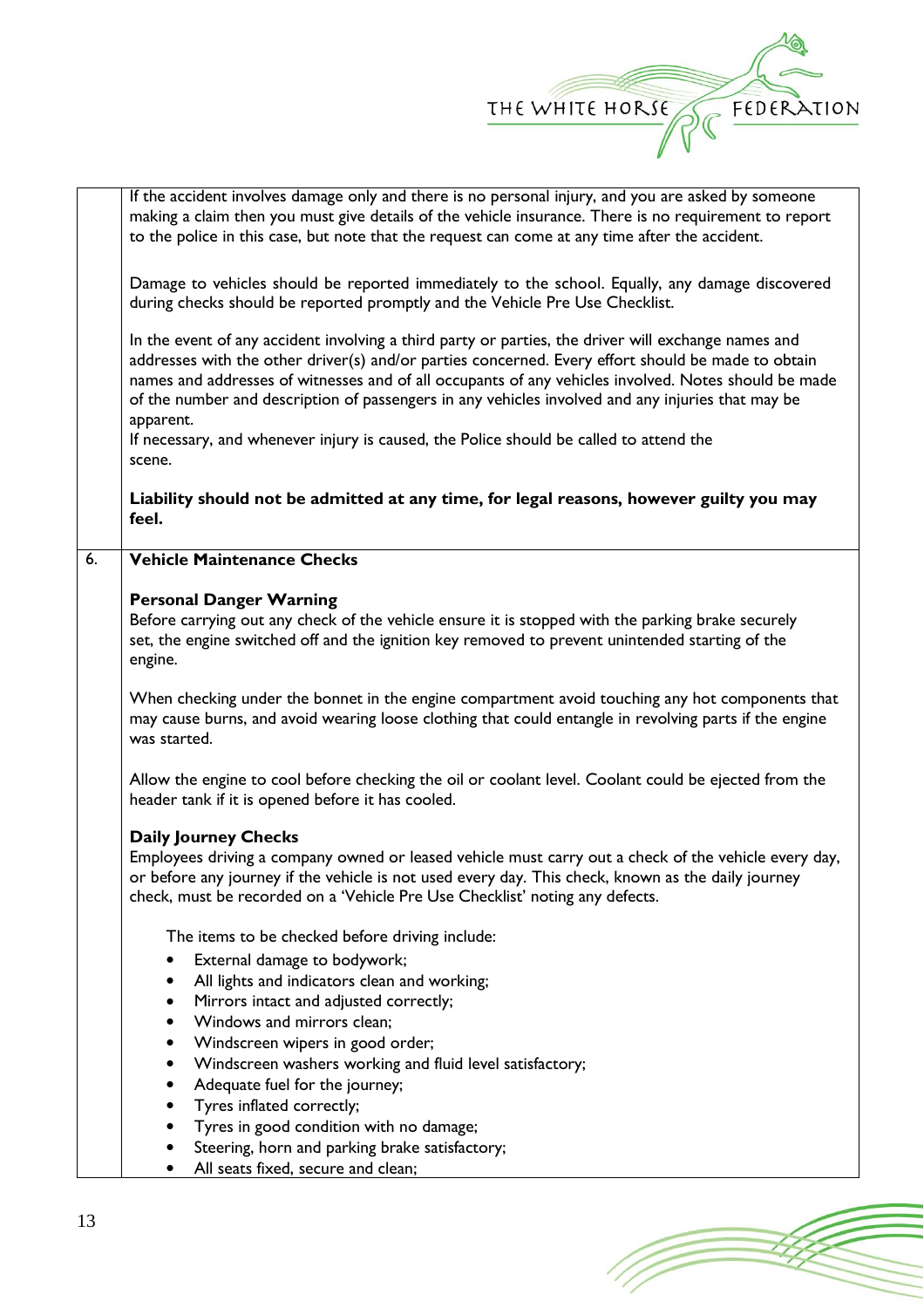

- Load secure and separated from passengers;
- All safety equipment, including seat belts, in good order and adjusted correctly; and
- Any additional equipment, such as dust pan and brush, high visibility jackets, warning triangle, fire extinguisher, first aid kit, secure and in good order

At the end of each journey the driver should ensure that:

- The vehicle is parked safely and legally;
- The handbrake is fully applied and holding the vehicle;
- The vehicle is left in a clean and satisfactory condition;
- There is no new damage to the bodywork or interior;
- The vehicle is correctly refuelled; and
- All items and equipment are switched off.

## **Monthly Inspections**

The site team will carry out a monthly check of the condition of all company owned or leased vehicles. This check will be recorded on a separate 'Monthly Vehicle Inspection Record' noting any defects and corrective action. See HSF11.4.

The monthly check covers the items checked in the daily journey check but in more detail:

- All external bodywork and interior trim should be checked for damage or defects.
- All the vehicle lights and indicators should be cleaned and checked to make sure they are working.
- Windows and mirrors should be cleaned and checked for damage.
- Rear view mirrors should be correctly adjusted.
- Windscreen wipers should be inspected for damage to the rubber wiping surface.
- Windscreen washers must be working and fluid reservoir filled with water and additive appropriate to the season.
- Engine oil level should be checked and topped up as required.
- Cooling liquid level should be checked and topped up as required.
- Brake and other fluid levels should be checked and topped up as required.
- The vehicle should be fully and correctly refuelled.
- Wheels should be checked to ensure there is no damage and the nuts and fixings are secure.
- Tyres must be checked to ensure they are inflated correctly. Check tyre pressures when the tyre is cold. The manufacturer's handbook will show the correct pressure for the load and operating conditions.
- Tyres must be checked to ensure they have an adequate and legal tread depth. To meet legal requirements the tyres of any passenger vehicle for no more than 8 passengers and driver must have the base of any groove of the original tread pattern visible and at least 1.6mm of tread depth across at least the centre  $\frac{3}{4}$  of the tread width around the entire circumference.
- Tyres should be in good condition with no damage. If a tyre has any cut greater than 25mm or 10% of the width of the tyre (whichever is the greater), lump, bulge, tear or ply cord or structure exposed then it is illegal and dangerous and should be replaced.
- Steering, horn, parking brake, other controls should function satisfactorily.
- All seats must be securely fixed, adjusted correctly and clean.

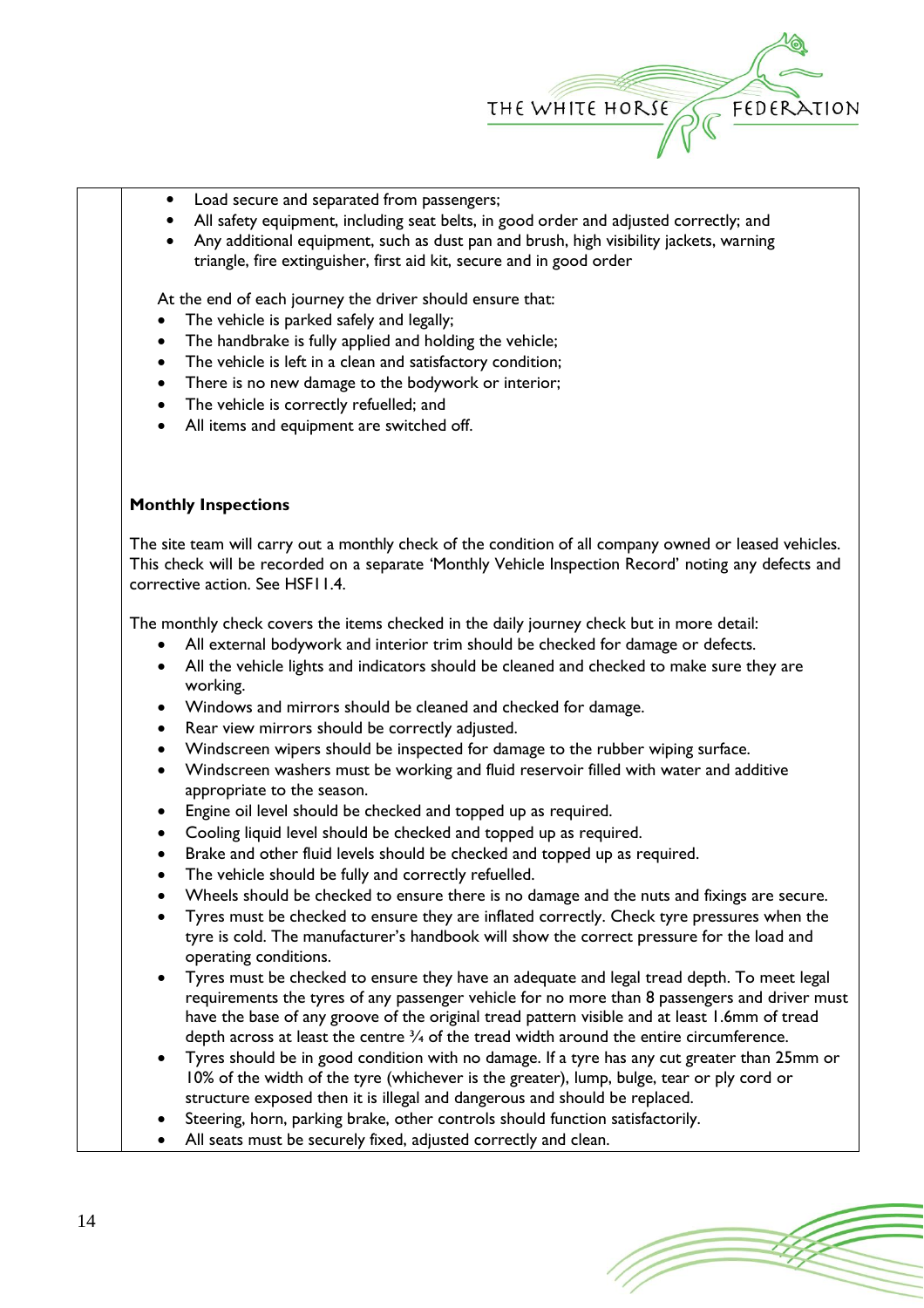

(Topon

|                  | Any load that is carried must be secure and separated from passengers. This includes smaller<br>$\bullet$<br>items such as laptop computers and handbags which may fly around and cause serious injury<br>during a crash event.                                                                                                      |
|------------------|--------------------------------------------------------------------------------------------------------------------------------------------------------------------------------------------------------------------------------------------------------------------------------------------------------------------------------------|
|                  | All safety equipment, including seat belts, in good order and adjusted correctly, and<br>Any additional equipment, such as dust pan and brush, high visibility jackets, warning triangle,<br>fire extinguisher and first aid kit must be secured and in good order.                                                                  |
| $\overline{7}$ . | <b>Private Use</b><br>Private use of TWHF vehicles is permitted only with the permission of the school Principal, and if the<br>user accepts;                                                                                                                                                                                        |
|                  | Vehicles must be checked out/in by a member of TWHF staff (normally the Site Manager) a<br>charge of £20 applies if this is outside of normal working hours.<br>An insurance excess of £250 applies and will be claimed from the driver in the event of any<br>damage to the vehicle or third parties.                               |
|                  | Fuel must be replaced as indicated on the fuel gauge indicator when signing the vehicle out. Fuel<br>not replaced will be charge at 65pence per mile.                                                                                                                                                                                |
|                  | Drivers must present their driving license when signing out the vehicle.<br>Drivers must complete both sides of the Vehicle Pre Use Checklist.<br>$\bullet$                                                                                                                                                                          |
|                  | Drivers must ensure the reputation or image of TWHF is not damaged as a result of any inappropriate<br>behaviour during private use.                                                                                                                                                                                                 |
| 8.               | <b>Records</b>                                                                                                                                                                                                                                                                                                                       |
|                  | Vehicle Pre Use Checklists must be completed before every journey or use and must be retained in the<br>vehicle file.<br>Monthly Vehicle Inspection forms will be kept in the vehicle file.<br>Any accident/incidents must be reported in the normal way and forms forwarded to HR once signed by                                    |
|                  | the Principal.<br>Vehicle inspection and MOT records will be scanned and saved by the Site Manager.<br>Licencing and insurance details shall be held centrally by TWHF Central Finance Team.                                                                                                                                         |
| 9.               | <b>Booking</b><br>Vehicles must be booked out via the school vehicle booking system. This will normally be managed<br>by school reception staff.                                                                                                                                                                                     |
|                  | Only those staff who are listed on the approved drivers list may drive TWHF vehicles.<br>Particular attention should be paid to drivers booking mini buses over 3500kg as they must hold a DI<br>licence.                                                                                                                            |
|                  | Drivers must complete the Vehicle Pre Use Checklist prior to any journey and report any issues to the<br>school reception or Site Manager.                                                                                                                                                                                           |
| $\overline{9}$ . | <b>Limitations of this Policy</b>                                                                                                                                                                                                                                                                                                    |
|                  | The policy cannot anticipate all eventualities; therefore professional judgement should be used to<br>identify the appropriate course of action needed to protect those who are vulnerable and/or at risk.<br>This judgement should derive from multi-disciplinary team discussion rather than any one individual<br>where possible. |
|                  |                                                                                                                                                                                                                                                                                                                                      |